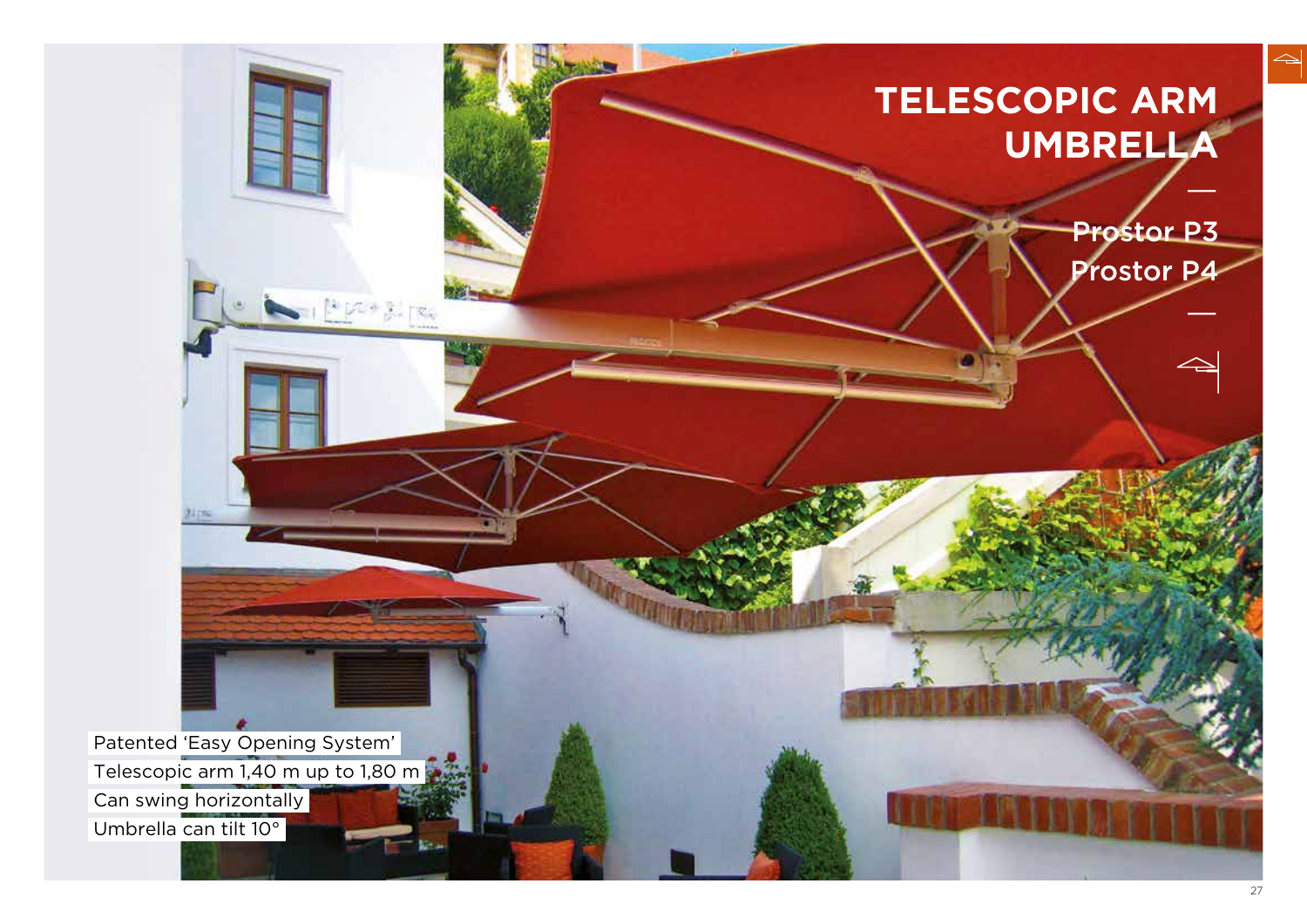**Specifications and fixation**

#### DIMENSIONS

**—**



#### FIXATION / WALL BRACKET





when mounted on a corner.



Prostor P3 Prostor P4

# **Product video**

**—**

Curious for more? Scan the QR code to view the product video on your smartphone or go to www.prostor.be.

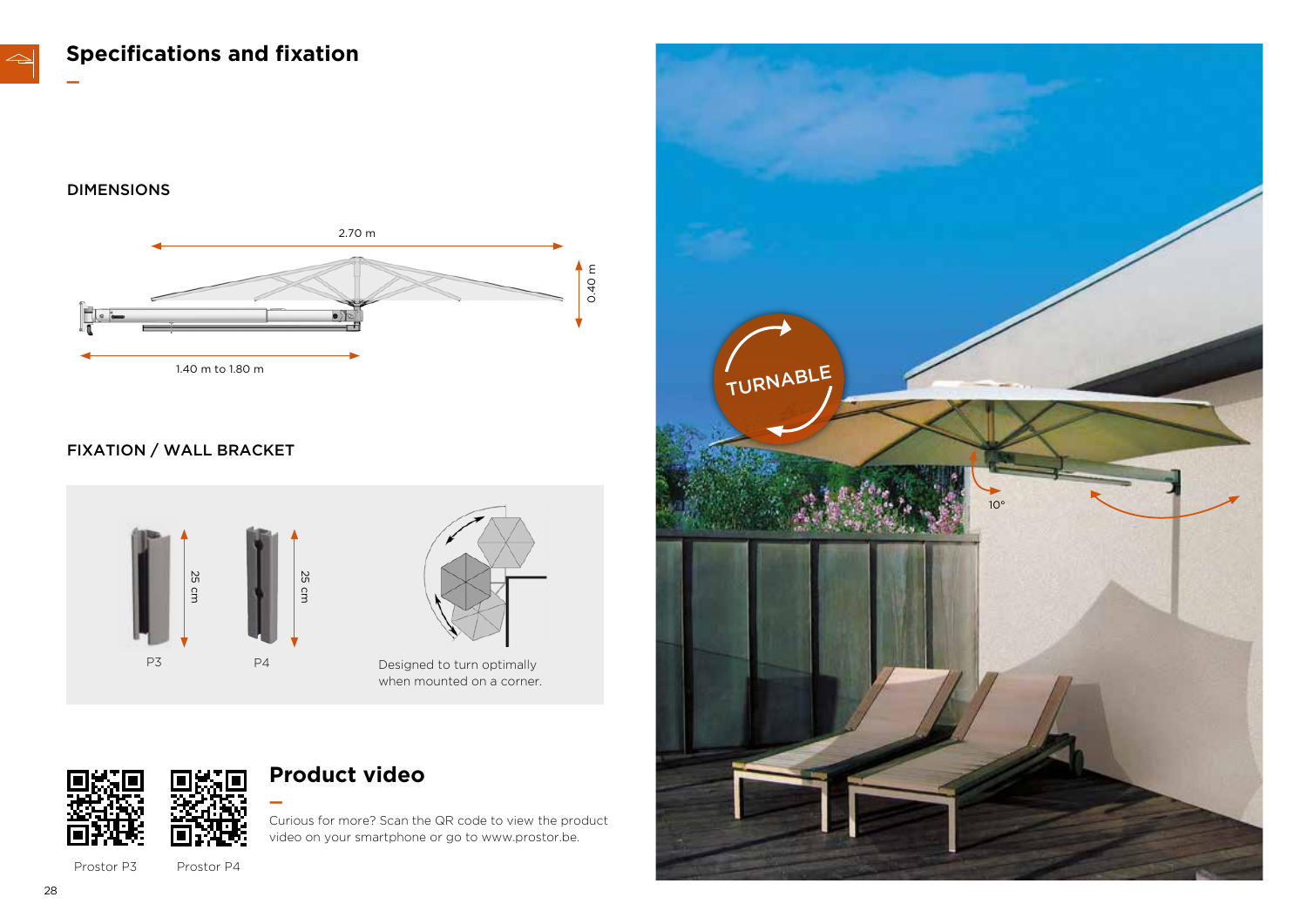

- Can be easily removed from the wall bracket
- Can be locked in horizontal or vertical position
- Ideal for professional use (hotel, pub, restaurant,…)
- Weight of the arm: 4 kg

**—**

- **STEP 1** Bring the arm horizontal (90°)
- **STEP 2** Unfold the umbrella
- 



### P3 STRONG AND REMOVABLE! <br>
P4 - EXTRA STEP TO IMPROVE YOUR COMFORT!

- User-friendly
- Can be locked in horizontal or vertical position or even at a 45° angle
- Standard with integrated gas spring to compensate the weight
- Weight of the arm: 4.75 kg
- **STEP 1** Bring the arm to the 45° position
- **STEP 2** Unfold the umbrella
- **STEP 3** Bring the arm to the 90° position
- **STEP 4** Open the umbrella

ideal for PRIVATE USE